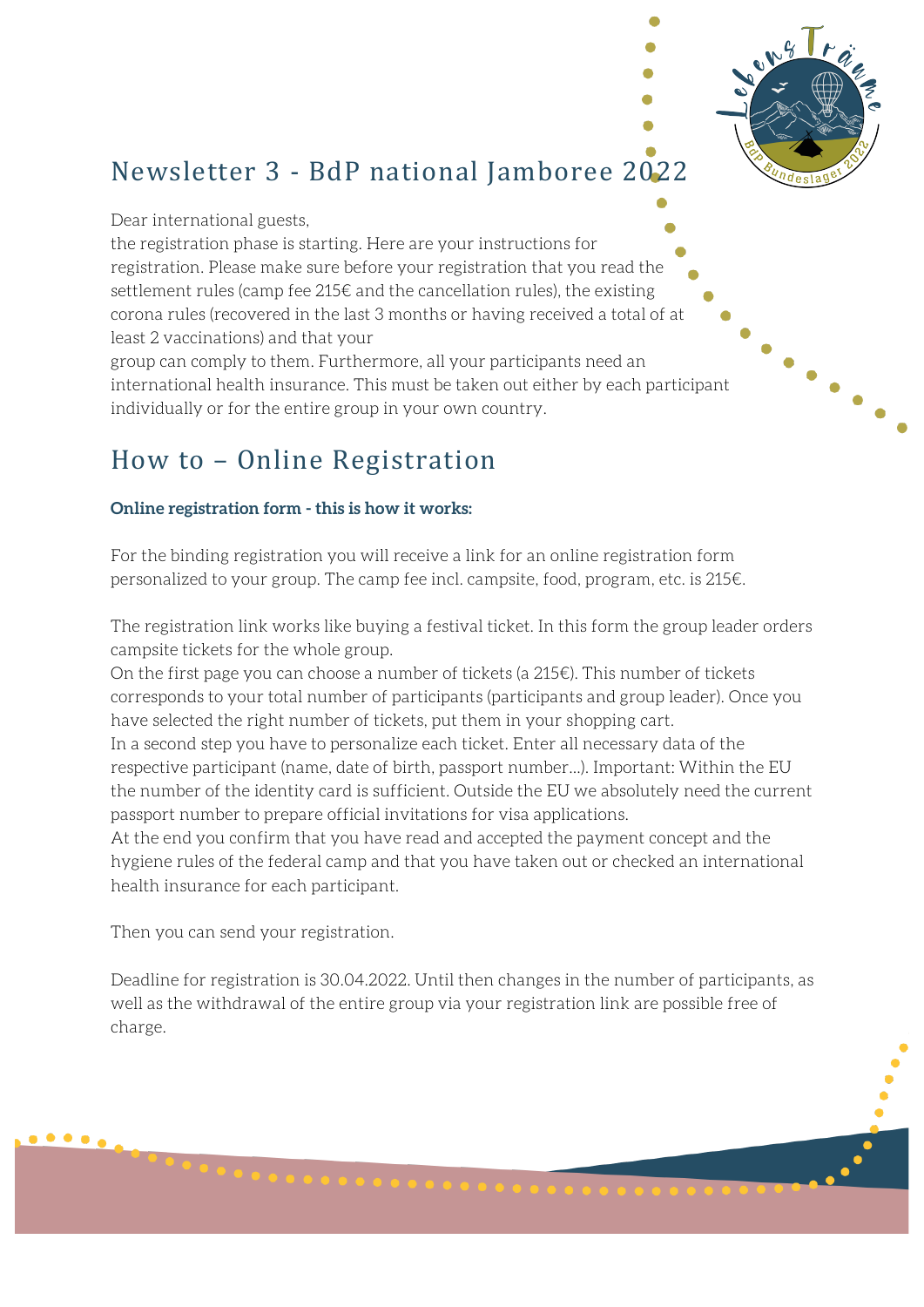#### **Cancellation rules:**

Up to five days before the start of the camp (01.05. – 24.07.2022), participants will be charged 50% of the camp fee as a cancellation fee. If the participation is cancelled four days or more before the camp or if the participant does not show up at all, the full amount of the camp fee will be charged. If the federal camp is cancelled by the BdP (due to Corona the camp fees will be refunded in full to the groups.

#### **Payment:**

After you have completed the binding registration, you will receive a confirmation of registration and an invoice from your partner group for the camp fee of 215€ per person. Thereupon you transfer (until 15.05.2022) your fee to your partner group. The partner group then pays their own and your fee to the BdP (Bund der Pfadfinderinnen und Pfadfinder). This is necessary so that your partner group can receive the requested funding for you.

Since the payment of the fee is due before the granted money is distributed and we cannot estimate how many grants we will actually receive, you must pay the camp fee in advance. Your partner group will later receive grant money for your international meeting, which can then be used for a possible pre- or post-tour or partly paid back to you in order to subsidize your advanced camp fee.

On the next pages you will find again in detail the part of the settlement rules as well as the existing hygiene rules of the national camp

## Your journey begins here...

#### **arrival and departure**

As soon as you have registered online with your link you can book your arrival and departure.

If you are coming directly to the national camp, you can take the S-Bahn from Munich to Wolfratshausen and from there you use our national Jamboree shuttle bus. The shuttle buses are expected to run between 3pm and 7pm on the day of arrival and between 9am and 1pm on the day of departure - at half-hourly or hourly intervals, depending on the number of registered groups.

Please book your flights and trains so that you arrive in Wolfratshausen during this period or depart on the day of departure. Please inform us as soon as you have booked about your arrival and departure times at the station of Wolfratshausen. If you cannot find a flight or train at this time, please let us know as soon as possible so that we can see if we can plan another shuttle option. Alternatively, you will have to use the public bus, which runs very irregularly and has to be paid extra.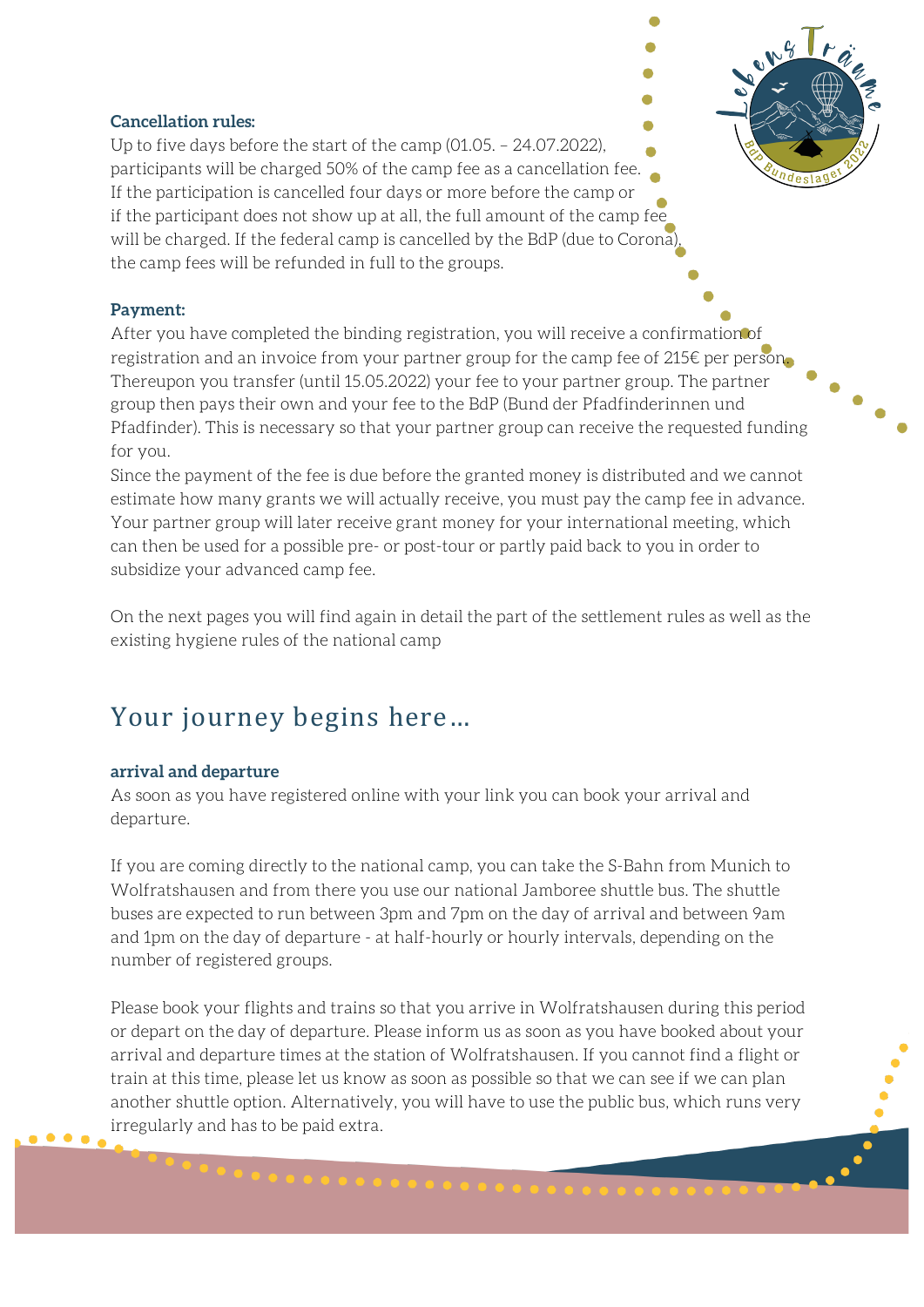If you want to travel to the hometown of your host group before and/or after the national camp and use the central bus journey of the national camp together with them, we absolutely have to know this by 15.04.2022 in order to reserve places for you on the bus.

The shuttle bus and the central bus journey are included in the camp fee and are therefore free of charge. All other means of transport within Germany have to be paid by you.

Please let us know as early as possible when and how you will be travelling to or from the camp so that we can plan your arrival and departure. If we do not receive any information from you, we will assume that you organise and pay for your own travel to the camp site.

#### *Campsite address: Rothmühle 1, 82549 Königsdorf*

Please note that public transport to the campsite is very irregular and only during the day.

#### **Any questions?**

Are there any questions that your partner group can't answer? No problem, the international team of our national Jamboree is always there for you.

We are looking forward to welcoming you at the national Jamboree!

Yours in scouting,

 $\bullet$   $\bullet$   $\bullet$ 

the international Team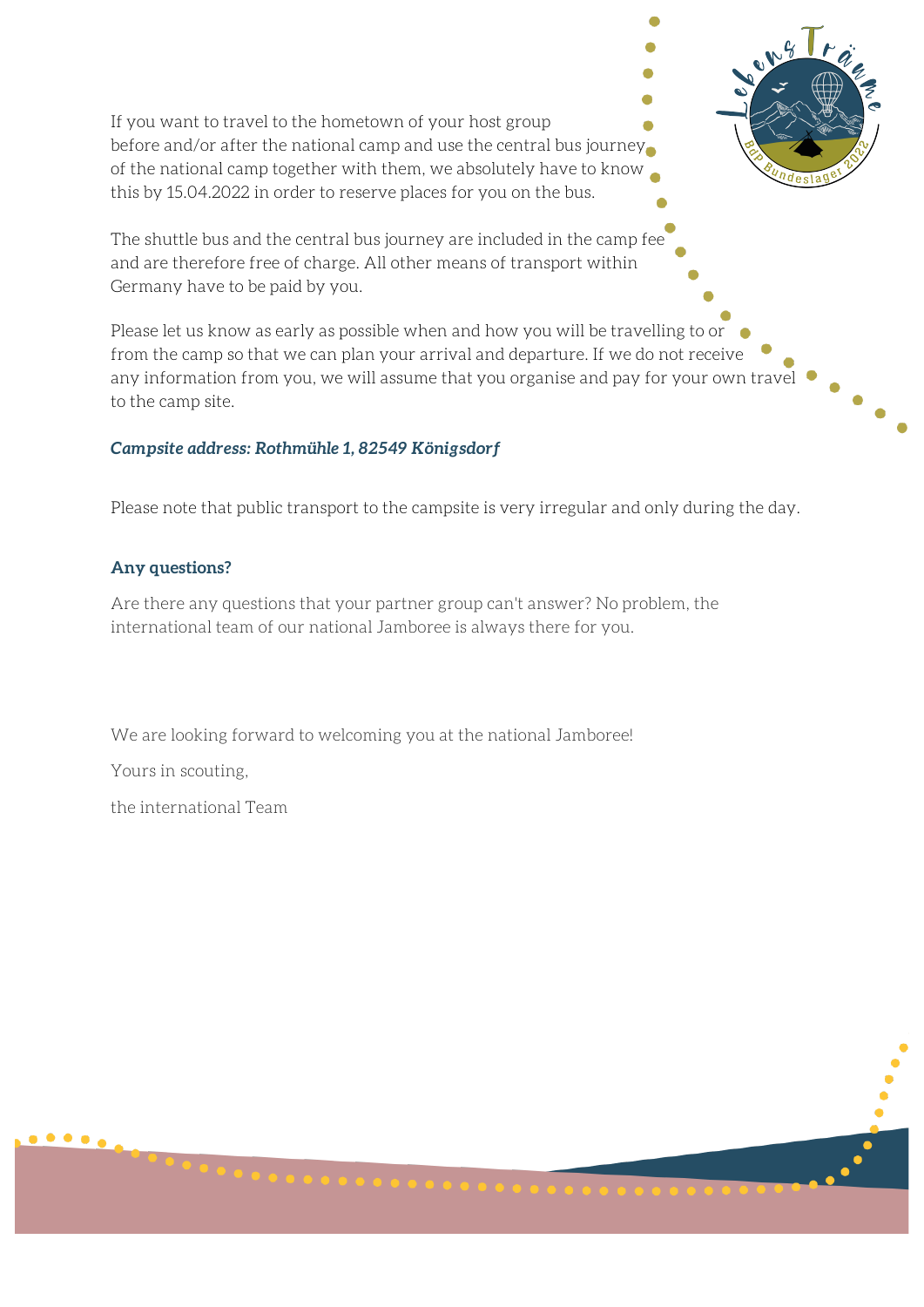# Regulations of the Federal Settlement Rules, excerpt as of April 2020:

When determining the registration deadline, the management of the event shall take into account the cancellation deadlines of the respective accommodation. The cancellation of events for an unforeseeable reason (e.g. illness of the organisers, insufficient number of participants, Corona) is reserved.

Clarification for the German national Jamboree:

In this case, no costs will be charged to the participants.

A registered participant may withdraw free of charge up to the registration deadline (30.04.2022). Up to five days before the start of the event, participants will be charged 50% of the expected personal contribution to the respective event as cancellation costs. If participation is cancelled four days or less before the start of the event or if the participant does not turn up at all, the full amount of the expected personal contribution will be charged.

The cancellation regulations have no effect in the case of cancellation for an important reason (e.g. illness).

For registrations after the registration deadline, an additional late registration fee of 50% of the respective personal contribution will be charged.

Registrations and cancellations for the German national Jamboree must always be made via the online registration link.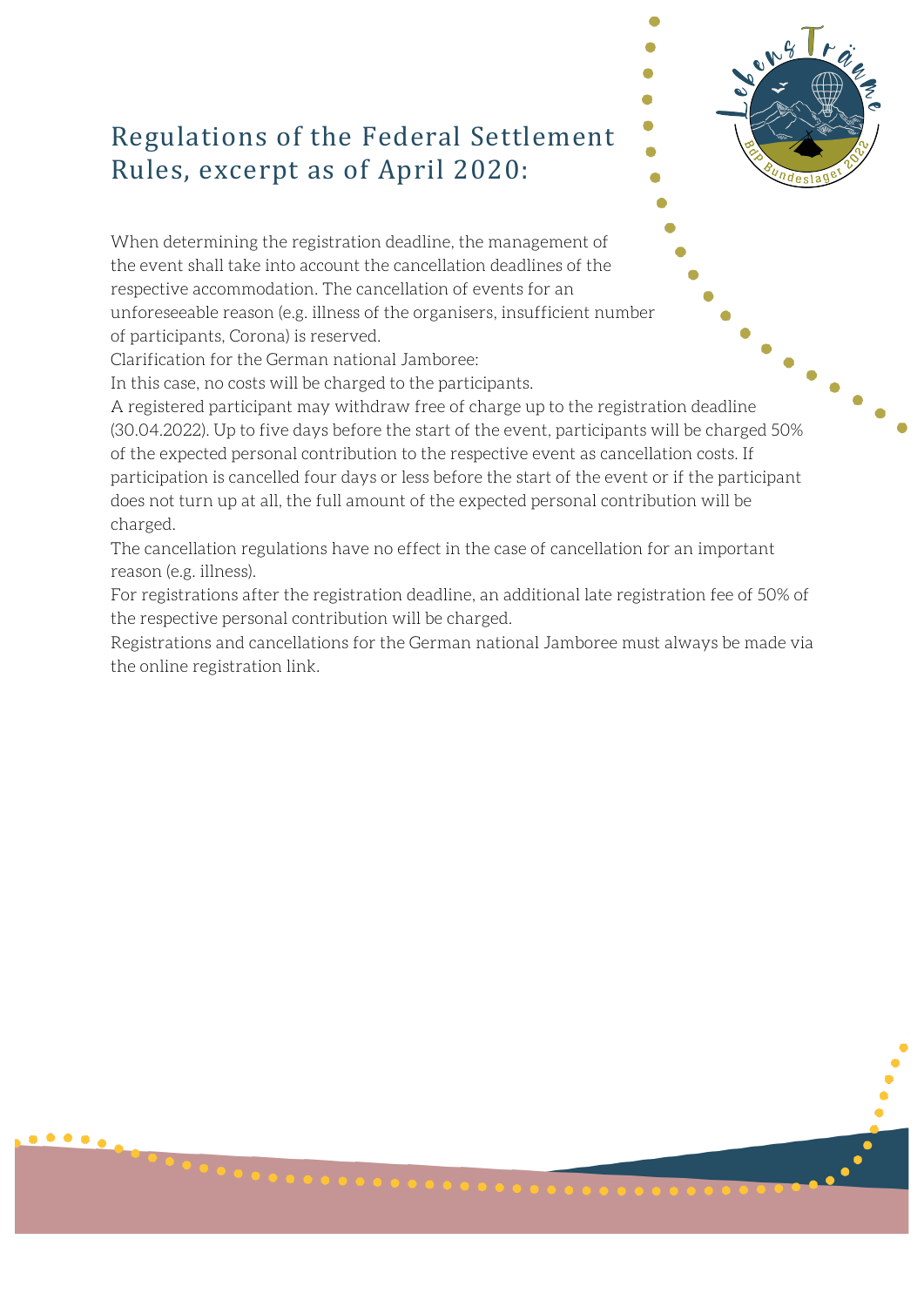# Existing hygiene rules and Corona FAQ:

Update: 06.03.2022

#### **Corona and the Federal Camp - Conditions of Participation**

Participation in the national camp is possible under the following conditions.

- All participants under the age of 16 must be fully vaccinated, be recovered or tested (3G)

- All participants over the age of 16 must be fully vaccinated or recovered (2G).

- All participants must present a negative Corona test\* on arrival at the campsite. Corona test\* must be presented on arrival at the camp site. The negative test must not be older than 24 hours on arrival at the camp site.

There must be no "corona symptoms".

#### **Test strategy**

- We plan to announce a binding testing strategy in June, as concrete decisions are not yet possible.

- The test strategy will define:

- o Which tests will be used.
- o Which participants must use tests.
- o How often tests will be administered.
- o How tests will be administered (e.g. organisationally and logistically).

o How to deal with positive test results at the camp.

o etc.

\* Which form of testing is necessary is determined in the framework of the testing strategy (see above).

#### **Which regulations are implemented in the planning and implementation of the national Jamboree?**

For the national camp we have to implement federal, state and regional regulations. These are for example:

- Infection Protection Act (http://www.gesetze-im-internet.de/ifsg/IfSG.pdf)

- Covid 19 Protection Measures Exemption Ordinance (COVID 19 Protection

Measures Exemption Ordinance)

- Bavarian Infection Protection Measures Ordinance (https://www.stmgp.bayern.de/wpcontent/uploads/2021/12/2021-12-15\_konsolidierte\_fassung\_-15\_bayifsmv.pdf)

- Regional regulations ("This applies in the district of Bad Tölz-Wolfratshausen" https://www.lra-toelz.de/erlaubt-im-landkreis-toelwor)

- Protection concept Jugendsiedlung Hochland e.V. (https://jugendsiedlunghochland.de/wp-content/uploads/2021/11/2021\_11\_25-Schutzkonzept\_Jugendsiedlung-4.0.pdf)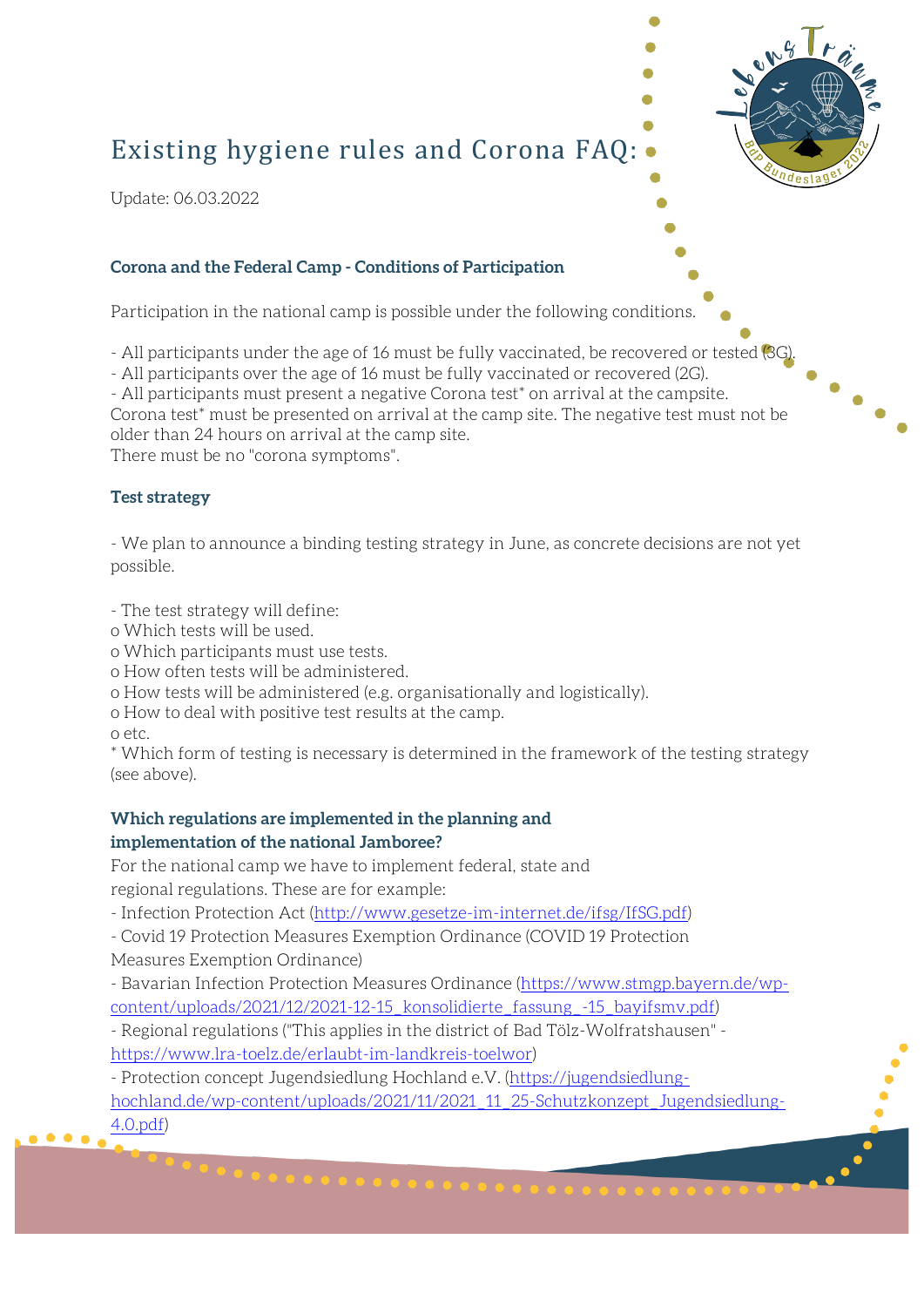#### **Will the national camp be able to take place?**





For many aspects that the Corona pandemic will bring about in the future, we are looking into the proverbial "crystal ball": for which rules exactly will apply in summer of 2022, no one can predict with absolute certainty. Nevertheless, in consultation and after a lot of exchange with different people and institutions, we are sticking to our will to carry out the 2022 national camp! "We currently assume that the national camp 2022 will take place under "at least 2G conditions (vaccinated or recovered, ger.: Geimpft oder Genesen)" for people over 16 years. Kids under the age of 16 have to be vaccinated, recovered or tested which means 3G conditions (ger. Geimpft, Genesen oder Getestet)

#### **Why are we currently planning with the "2G/ 3G standard"?**

On the one hand, we want to create as much freedom as possible, but on the other hand, we also want to create as much security as necessary for the individual participants. With that statement, we are currently in the "safest" area for further planning and for the upcoming registration phase. We have agreed on this planning basis together with the Federal Executive Committee and our hygiene officer.

#### **What applies to people who cannot be vaccinated for health reasons or who are not yet covered by the STIKO recommendations?**

There is currently no final concept for the participation of people who cannot be vaccinated for health reasons or who (so far) do not fall under the above recommendations - but we are working on it and will present one as soon as possible.

We are mainly guided by the recommendations of the "Standing Commission on Vaccination" (STIKO).

#### **When will the final decision be made whether the camp can take place or not?**

We cannot give a fixed date for this question at the moment. This is because this decision is largely dependent on the overall development of the pandemic and the political decisions. We are constantly monitoring the situation and developments and will also continuously assess whether the camp can continue to take place or whether a cancellation will be necessary. At the end of February, the next conference will take place between the camp management, the Federal Executive Board and experts (e.g. hygiene officers).

## **Will I get my camp fee back if the camp has to be cancelled?**

Yes! If the national Jamboree is cancelled by us (due to corona) the individual participant will not incur any costs - the paid camp fee will be refunded in full!

## **Will I get my camp fee back if I decide not to participate due to the Corona situation?**

Basically yes. We don't want to and can't dictate to anyone which measures and regulations still ensure a "safe and good" feeling - but having this should be the basis for participation.